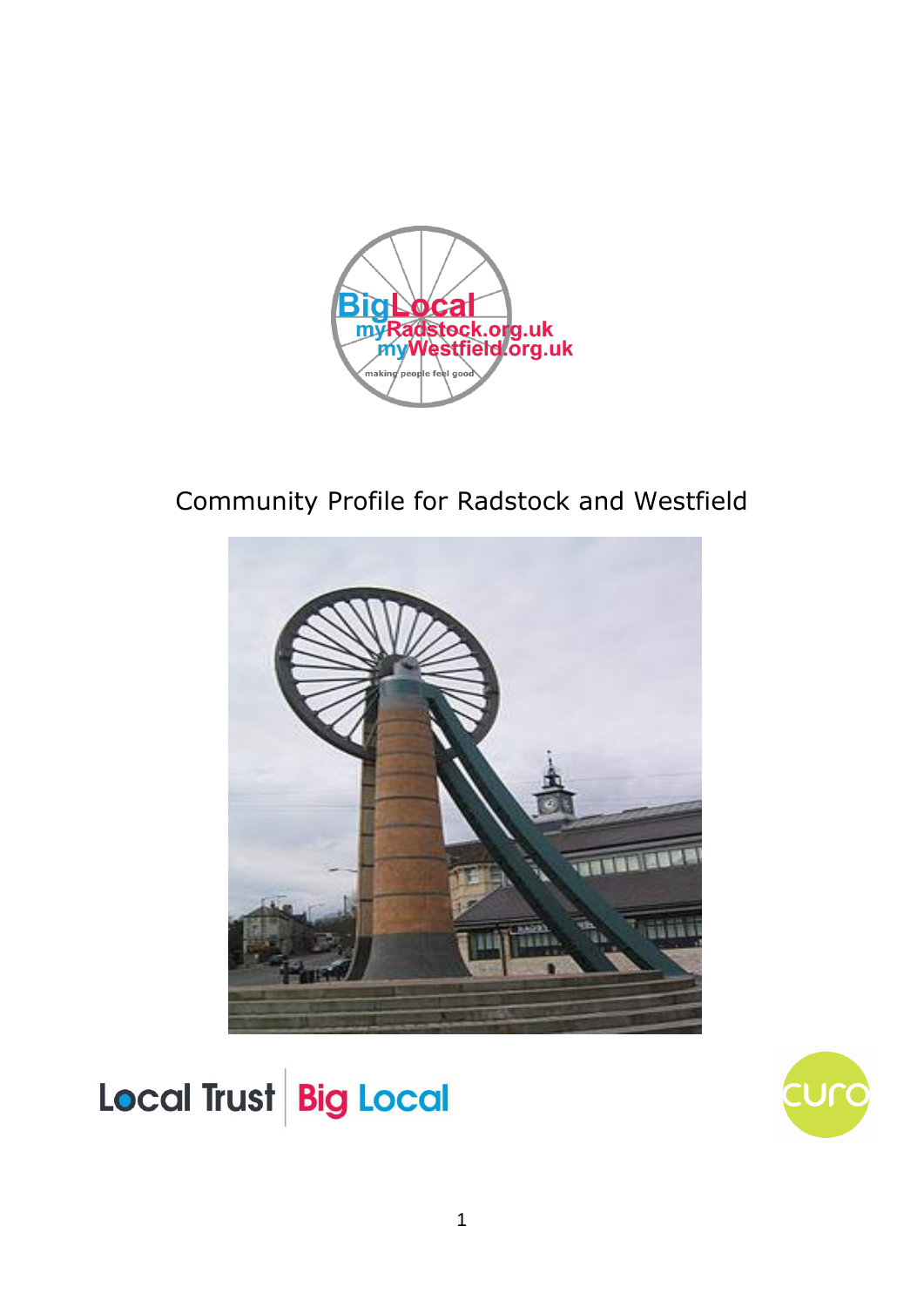| Contents                                | Page           |
|-----------------------------------------|----------------|
| Introduction                            | 3              |
| History                                 | $\overline{4}$ |
| Radstock & Westfield Big Local Area Now | $\overline{4}$ |
| People                                  | 5              |
| Housing                                 | 6              |
| Employment                              | 7              |
| Crime                                   | 7              |
| <b>Business</b>                         | 7              |
| Transport                               | 8              |
| Schools                                 | 8              |
| Community facilities and Groups         | 9              |
| Volunteers                              | 9              |
| What next for Radstock and Westfield?   | 10             |
| <b>Big Local Questionnaire results</b>  | 12             |
| Radstock Youth Partnership Consultation | 13             |
| People we haven't heard from            | 14             |
| Next steps                              | 14             |

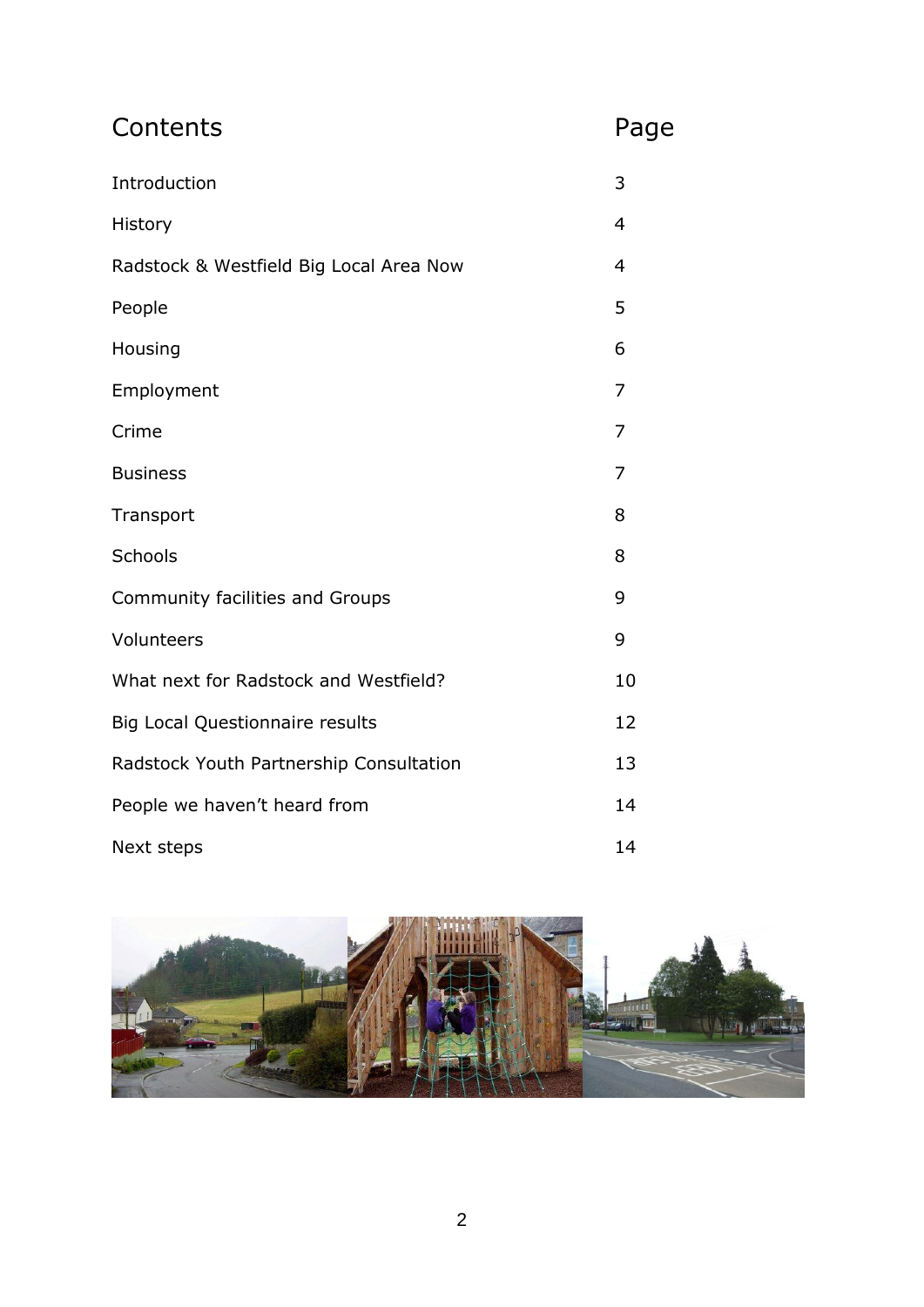# **Introduction**

## **What is Big Local?**

Big Local is an exciting opportunity for the residents of Radstock and Westfield to receive an investment of at least £1m over the next 10 years to make a massive and lasting positive difference to their community. It's about bringing together all the local talent, ambitions, skills and energy from individuals, groups and organisations who want to make their area an even better place to live.

The four big outcomes for Big Local are:

- 1. Communities will be better able to identify local needs and take action in response to them.
- 2. People will have increased skills and confidence, so that they continue to identify and respond to needs in the future.
- 3. The community will make a difference to the needs it prioritises.
- 4. People will feel that their area is an even better place to live.

Radstock and Westfield set up a local steering group in 2012, consisting of local people with an active interest in the community and our area and a representative of each of the local parish councils. The steering group has been responsible for driving forward the Big Local programme, involving and engaging with the communities in our area of benefit and putting together the profile.

## **What is in the profile?**

The Radstock and Westfield community profile is one of the first important steps along the way to develop our community plan. The profile attempts to describe the area as it is now, what is good about our community and what the main issues are and also some visions for the future which local residents have told us about.

We have included some information using maps and statistics but mostly we have tried to include the views and information given to us by local people and these have been collated through consultations, workshops, and other activities and events during 2012 and 2013.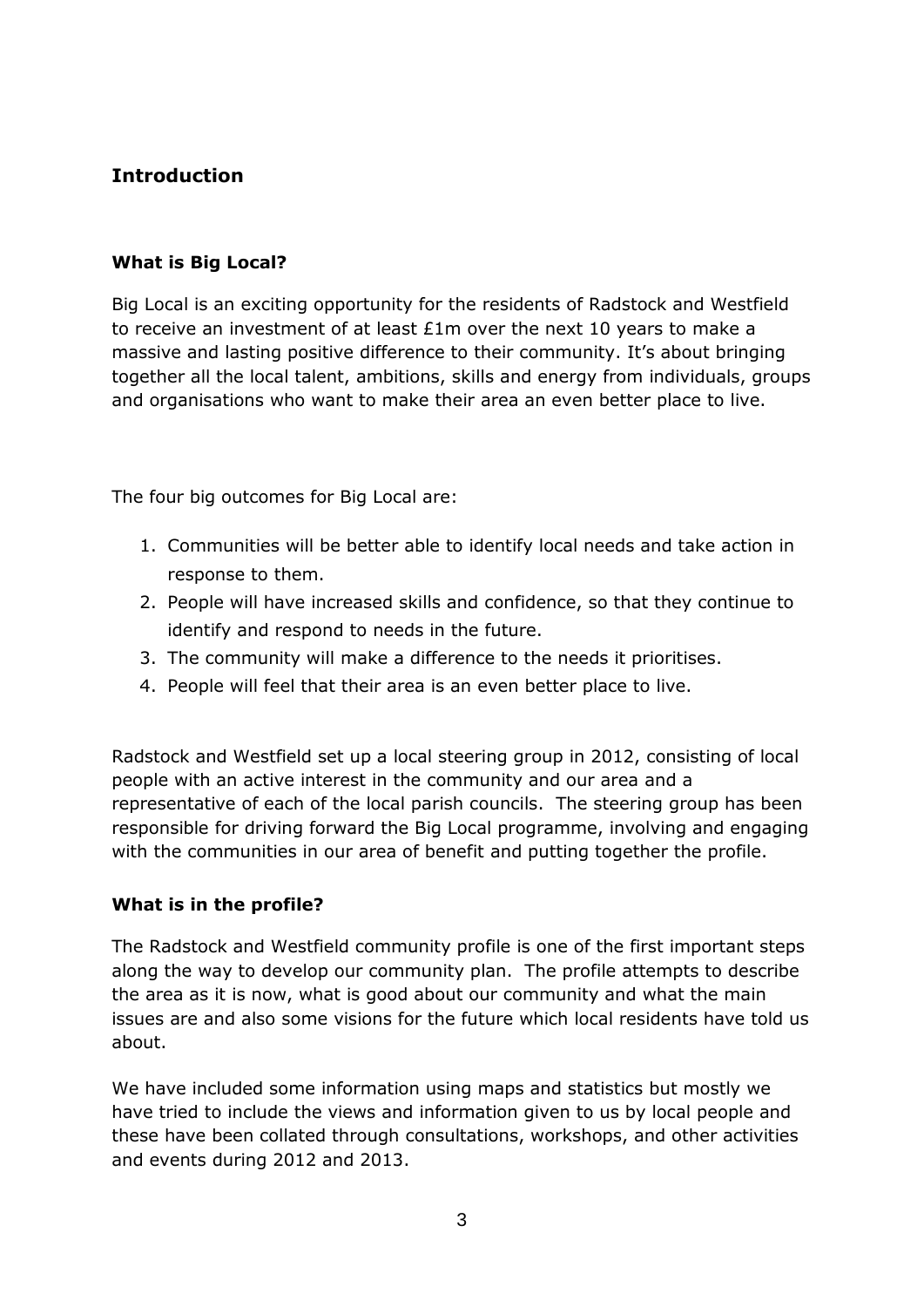#### **History**

Radstock was formerly at the heart of the mining activity within the Somerset Coalfields, with the outlying villages up in the surrounding hillside built to home the miners as close to the pit heads as possible. Housing consisted of small mining cottages and other infill housing. There was also a railway which went through Radstock which was closed in the 1970's.

Radstock and Westfield also relied heavily on manufacturing and printing and packaging industries up until about 5 years ago when the last large manufacturer closed down.

#### **Radstock and Westfield Big Local Area Now**

The Radstock and Westfield Big Local area include the outlying villages of Haydon, Writhlington, Tyning and Clandown and are located within the Bath & North East Somerset Local Authority Area.

The area of Radstock is described by local people as being at the bottom of a basin, with all the other smaller villages surrounding it up on higher grounds. The town centre is very mixed creating a larger market town although the range and quality of shops are limited and the NNR brownfield site has been out of bounds for over 25 years now, awaiting planning permission.

Westfield has expanded over the years and there is a high level of small developments of new homes within the village boundary and a much larger housing development under construction in what was previously a large manufacturing packaging business. There is also a large industrial estate with a wide range of business activity as well as a large printing business. There is a limited range of shops in the area.

The other villages of Clandown, Writhlington, Haydon and Tyning are more isolated and benefit from very limited direct transport services, community activities and events and little shopping opportunities within their own communities with Haydon and Tyning having no shop at all.

The local population identifies itself as separate small communities, mainly based on the mining settlements, however through our consultations residents recognized that new opportunities and projects need to bring about change and enable the communities to come together with regard to scale and opportunity for new projects and iniativies to benefit themselves and the people in the other Big Local communities.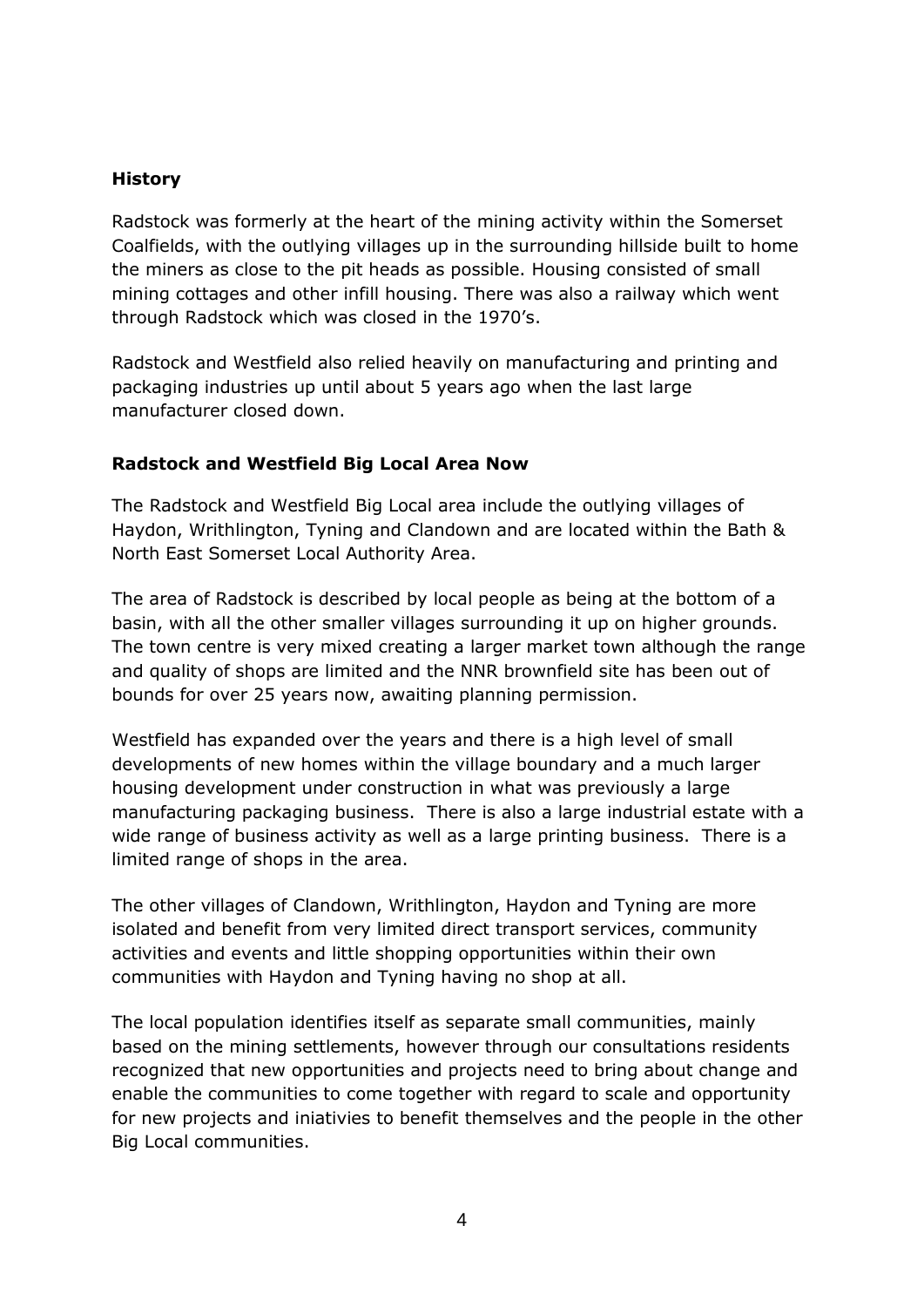

# Map of Big Local Area for Radstock and Westfield

## **People**

The Population of people living in the Radstock and Westfield Big Local area currently stands at 11,474 which have stayed relatively stable over the last 10 years, with only a marginal increase on the previous census data for the area of 11,396. There are no significant shifts in age populations for the area, apart from the 29-49 age range falling to 26.93% and the 50-64 ages increasing from 15.10% to 22.2%.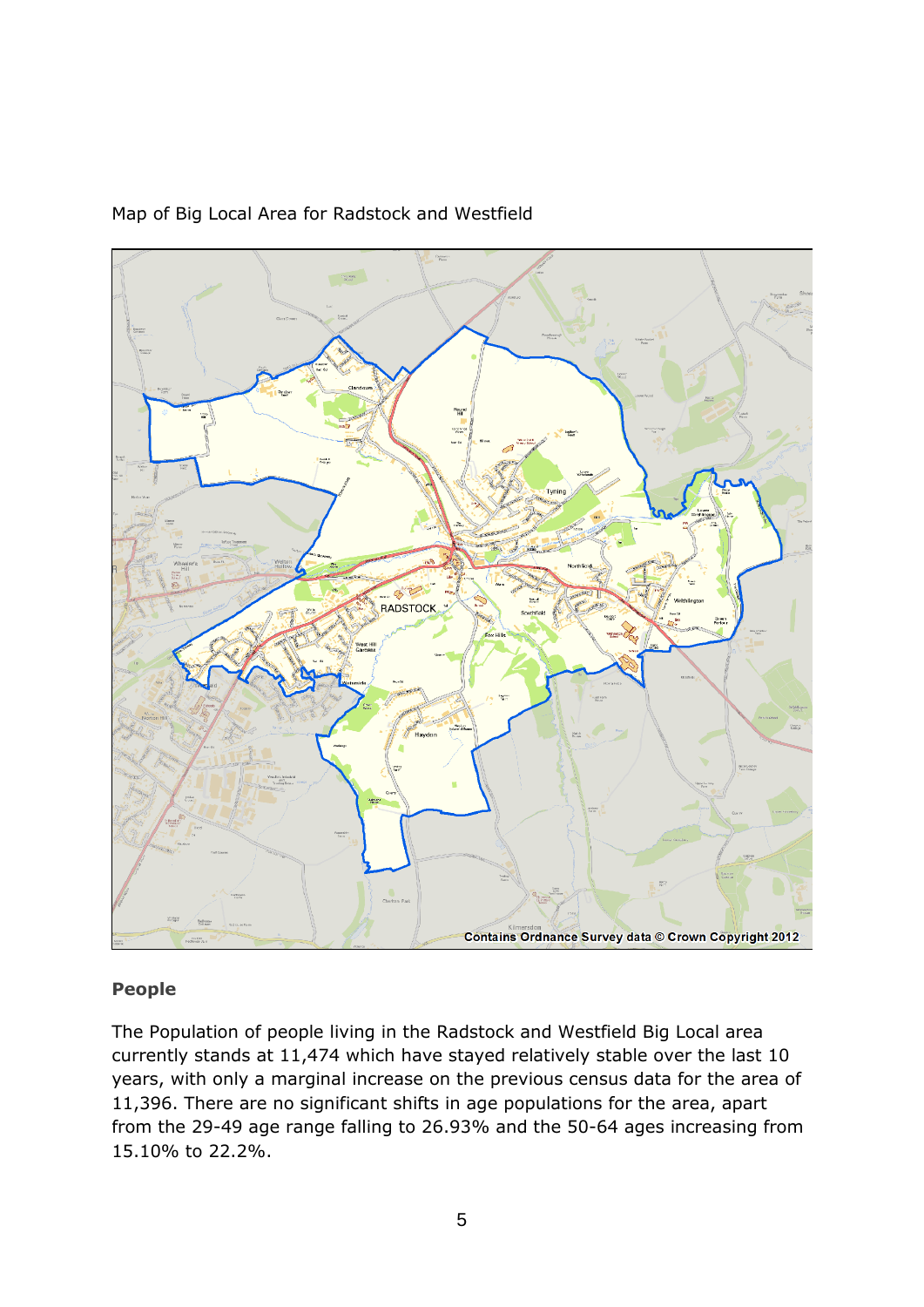There was an increase in those indicating their ethnicity as white from 93.9% to 97.93% with only 2.03% of the population indicating that their ethnicity was in any of the other defined ethnic groups.

#### **Housing**

There is approximately 18% of social housing in the Radstock and Westfield area and as with all other areas there is a shortage of affordable housing.

B&NES Council [Draft Core Strategy](http://www.bathnes.gov.uk/services/planning-and-building-control/planning-policy/core-strategy-examination) document sets out the Council's high level vision for the Somer Valley area, which includes Radstock and Westfield.

*"The southern part of the District will become more self-reliant, facilitated by economic-led revitalisation alongside local energy generation. The roles of Midsomer Norton and Radstock Town Centres will be complementary to each other and continue to provide key employment, services and leisure provision for both their communities and those within the Somer Valley.* 

*Midsomer Norton town centre will be the principal centre with an improved public realm well related to the new integrated Town Park. Radstock town centre will continue to provide a focal point for the community and realise the potential of tourism based on its mining heritage, green routes including cycle ways and attractive rural hinterland.* 

*Villages of the Somer Valley will continue to provide for the needs of their local communities."*

The Placemaking Plan is being developed by B&NES Council's Planning Department and will set out requirements for developers, focus on creating the conditions for better places and will give detail on how physical development can benefit, enhance and support local communities across the area.

A [Placemaking Plan Launch Document](http://www.bathnes.gov.uk/sites/default/files/sitedocuments/Planning-and-Building-Control/Planning-Policy/Placemaking-Plan/pmp_launch_document.pdf) has been recently produced which is intended to generate debate and discussion for developing new homes and communities in B&NES. It is the first stage towards the production of an adopted Placemaking Plan and outlines some initial proposals for development at the following sites across the Somer Valley for the future:

- Midsomer Norton:
	- o Town Centre
	- o South Road Car Park
	- o Town Park
	- o Welton Packaging Factory
- Radstock:
	- o Town Centre Sites
	- o Coombend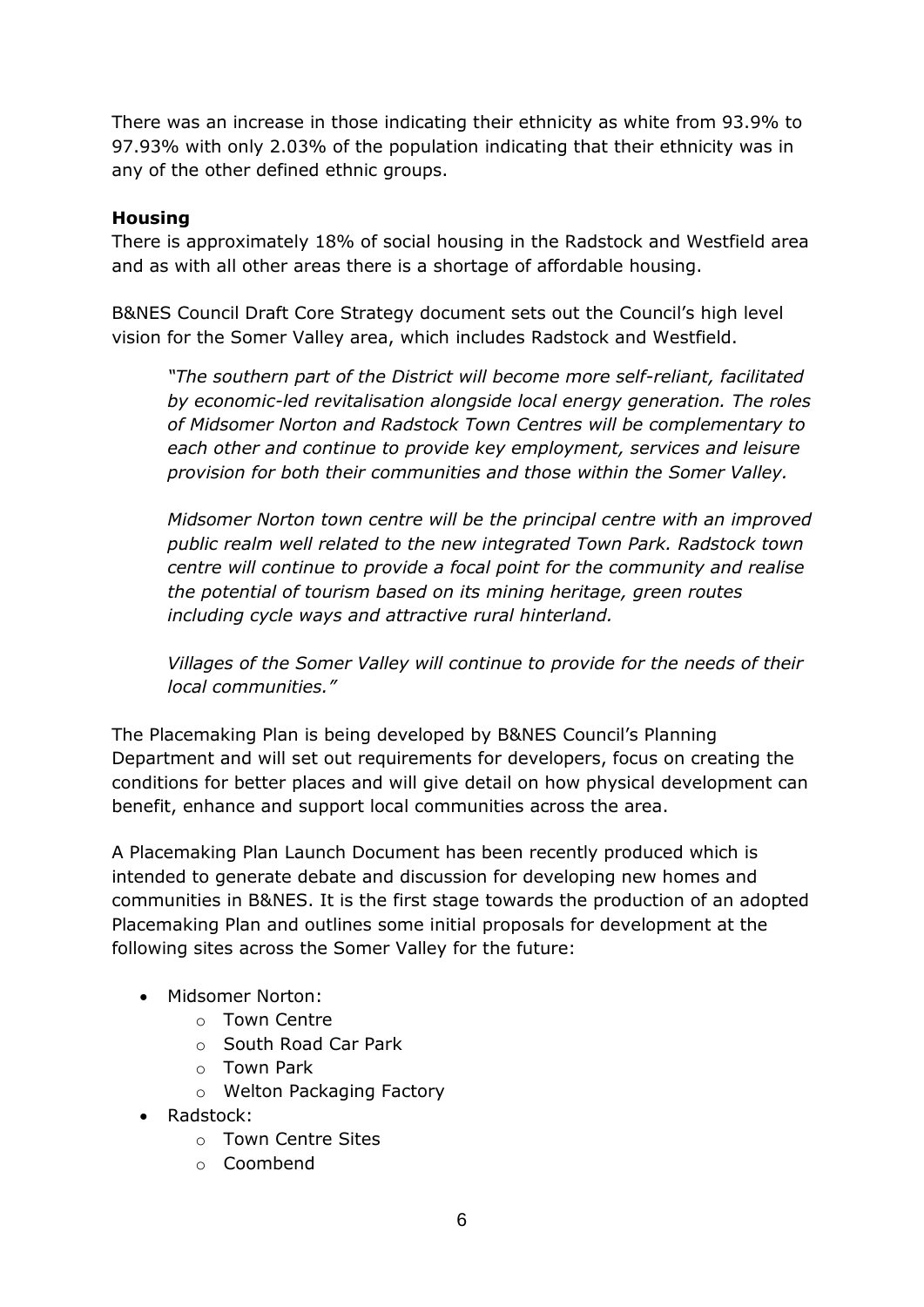- Additional Housing in the settlements within the Somer Valley
- Westfield
- Paulton Old Mills

# **Employment**

There are less people in employment than previously, with a small drop from 65.7% to 58.52% of people in employment now. Unemployment is low in the area, currently showing as 3.72%, however over 24.4% are described as economically inactive. Again in the B&NES Council core strategy document it is expected that along with new housing developments in the area there will be an increase of economic development activity providing more employment for the area.

# **Crime**

The crime rate is cited in 2012 as 29% per 1000 population, with the largest number of crimes being reported as violence, with burglary and offences against vehicles a much lower second and third. The crime rate for both Avon & Somerset area as a whole, and in the local ward itself has declined slightly year on year over the last three years.

## **Business**

There are over 277 local businesses registered in the Big Local area, using information gathered from B&NES Economic Development Team, we know of course that there will be a significant number of extra mini or micro businesses also operating in the local area whose information is not available for us to access.

The biggest employment in the local area is in the manufacturing, motor trade and retail sector, with the Radstock Co-op and a range of other small retailers operating in the Radstock and Westfield high streets. Norton Radstock College is also a large employer in the local area. There is one large manufacturing employer in the area and others operating on the small industrial estates in Haydon, Westfield, Radstock and Clandown who in addition offer a variety and range of services and local employment to the area.

There is a main post office situated within the Cooperative and a Bank in Radstock. There is also a Radstock and Westfield Economic Development Forum which is organised across the Big Local area.

Consultation with businesses in the area has been limited, and responses to our questionnaire have been disappointing. There have been some small businesses who have attended some of our meetings and we have attended the Economic Forum for the area to promote Big Local. There have been other local businesses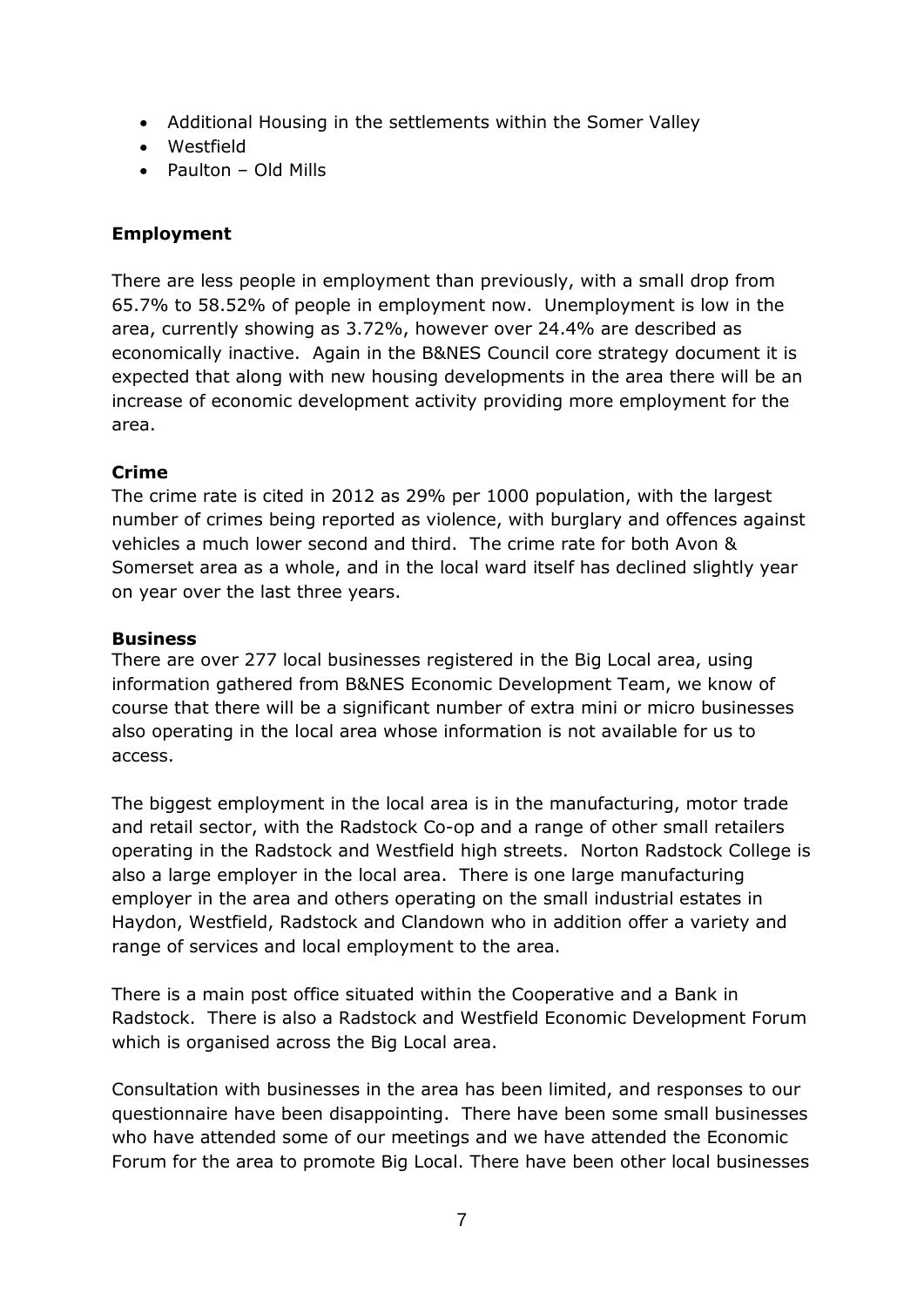who have offered their premises to us to carry out some of our community consultation exercises with the local community.

#### **Other Services**

There are Doctor's surgeries at Radstock and Westfield as well as others provided just outside the Big Local Area which some of the residents in the area will be registered with.

There is a Library service which is based in Radstock, which opens 3 days a week plus a Saturday morning. There is a mobile provision being provided at Writhlington once a week.

There are 7 different places of worship which are based across the Radstock and Westfield area. There are no places of worship based in Clandown, Tyning, Haydon or Writhlington.

## **Transport**

There are regular Bus services throughout the Big Local area; including regular services to Midsomer Norton, Bath, Bristol and Wells. In the more rural villages (Haydon, Tyning and Writhlington) services which are offered are less frequent than for those people who live in Radstock and Westfield.

There is a Community transport Dial a Ride scheme with 3 fully accessible minibusses which covers the whole of the Big Local area and provides a door to door transport to appointments etc., as well as trips and group travel for those people who fit its operating criteria. There is a small membership fee to join the scheme, and then costs for travel are determined by which zone you are travelling to and from.

## **Schools**

The villages of Radstock, Westfield, Tyning and Writhlington each have a primary school with the children from Haydon mainly attending either Radstock or Tyning schools. The schools have below average pupil numbers for a Primary school, apart from Westfield. All of the schools have either a good or outstanding Ofsted rating however Westfield School, the largest with 347 pupils on its register and 12 classes has a "requires improvement" status following its recent inspection.

Writhlington also houses a larger than average Business and Enterprise specialist secondary school with 1557 pupils and which takes in pupils from the catchment areas of the children and young people from the Big Local area. There is also another secondary school just outside of Westfield which also draws its pupils from the area.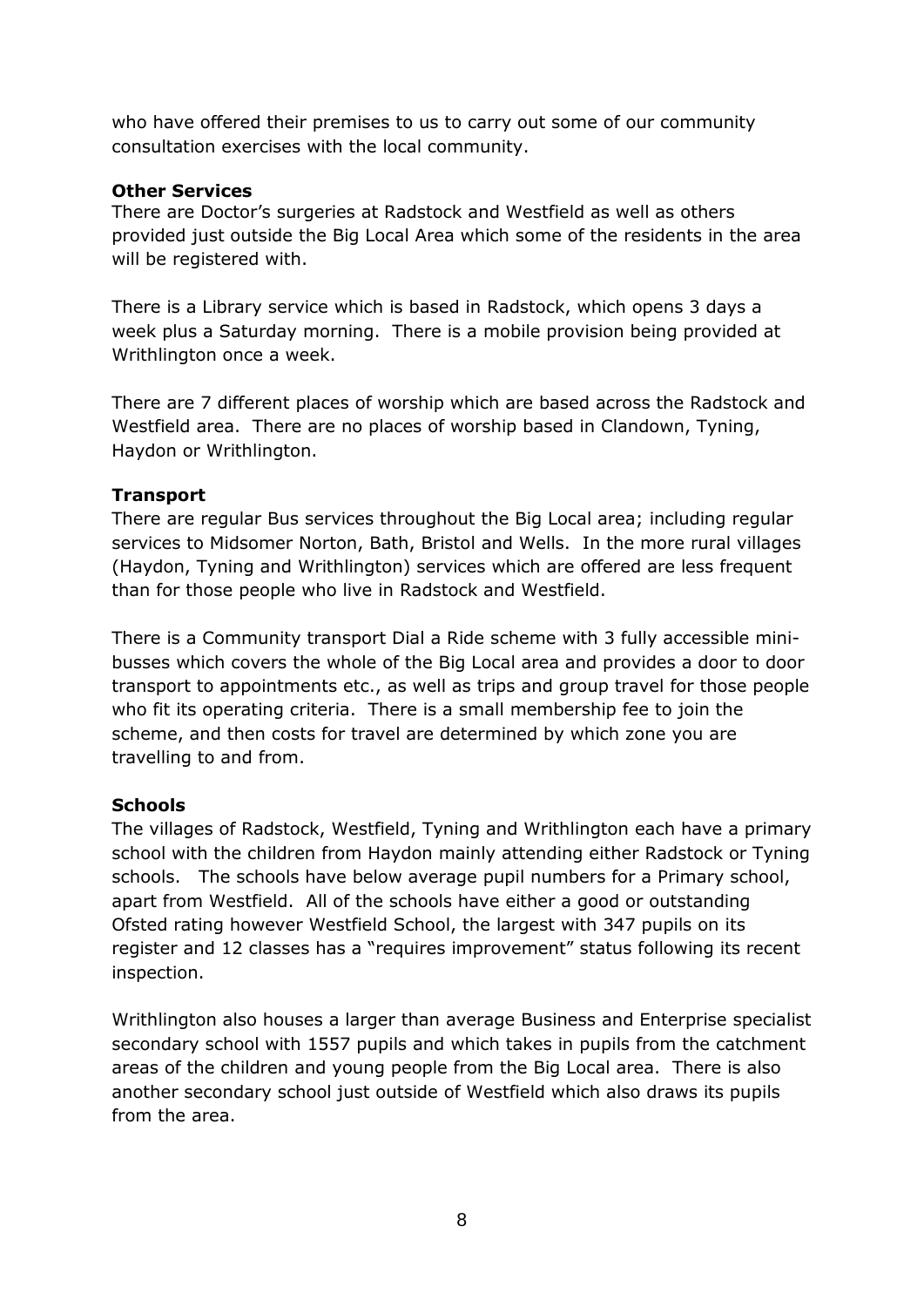Private nursery provision is available at both St Nicholas School in Radstock and at the Academy of Trinity School. There is also provision in Radstock with a B&NES children's centre which offers a wide range of services for children and families.

There is also a successful college, Norton Radstock College, which draws students from within the Big Local area as well as from a large number of other local villages across the North East Somerset area. The college offers a wide variety of opportunities and courses during the daytime and during the evenings at its site in Radstock.

## **Community Facilities and Groups**

An extensive mapping and consultation exercise was undertaken to gather data and information regarding the number of voluntary groups and organisations working and offering services across the big local area. We used a variety of information and other databases in order to contact people to find out what they were offering to residents in the Big Local Area.

Over 107 voluntary groups and community organisations were identified who are offering services, support, venues, and activities for adults, children and young people across the Big Local Area.

We identified 10 community venues across the area, which are offering a variety of activities and venue's for groups and organisations to hire and use for local events and meetings, however some of these venues are in great need of updating, extending and refurbishment to enable them to be fit for purpose for the activities and events being held, and are being run and managed by an ever decreasing number of volunteers.

There are opportunities for children and young people to engage in a wide variety of groups and organisations, however there is a lack of opportunities and projects for older children, specifically the 11-18 year age groups. Radstock youth centre acts as a "hub" for most activities and opportunities offered, however with a drop in funding for the youth centre, the number of evenings open, the range of opportunities being able to be offered and a reduction in staffing are limiting their offer to young people.

#### **Volunteers**

This project would not have advanced or achieved such successes without the support of the volunteers on the Big Local Steering Group. Their drive, commitment and enthusiasm will make the Big Local Programme a success to date. Their work and efforts should never be underestimated as we estimate that over 6,660 hours of volunteer time has been given over the last 9 months,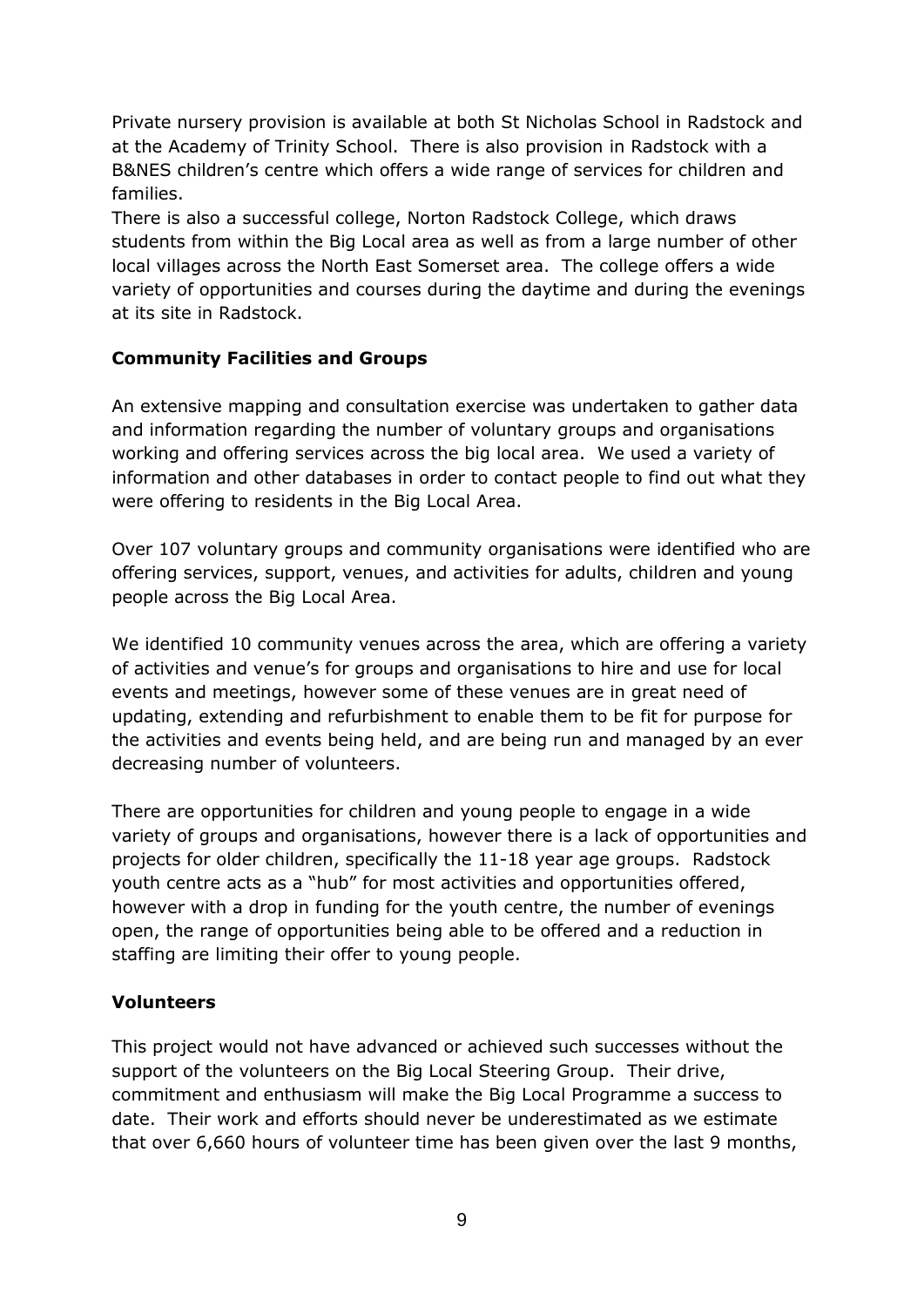and if paid that would be at least £66,000 in money terms. Support has also been given from the Big Local Rep and Curo.

We have promoted the concept of offering training, supporting and developing a number of Community Champions for the Big Local Area. Despite the Big Local Steering group's promotion of this opportunity at our various meetings and events over the last six months, only Four Champions came forward.

The critical point for the champions to be involved in the project was in feeding back to us any community issues and local intelligence during the consultation phase of the work, and unfortunately due to the lack of volunteers coming forward this did not happen.

It has therefore been decided not to continue to develop this idea further, and we will look at investing in the training of some volunteer community reporters instead, which has evolved out of the Website and publicity work with the community radio station.

# **What is next for Radstock and Westfield?**

An open consultation meeting was held in March, and 48 people attended most of which were representing groups who offered services in the local area, then residents from the local area and finally those who were both resident and representing a local group.

Over half of the people who attended came from the Radstock and Westfield areas, with the remaining quarters either covering all areas or Westfield, Haydon, Tyning and Clandown areas. The age ranges of people being represented at the meeting, or via their groups or organisations which they were involved are as shown in the chart below.



## Community & Voluntary Groups – Age Ranges Represented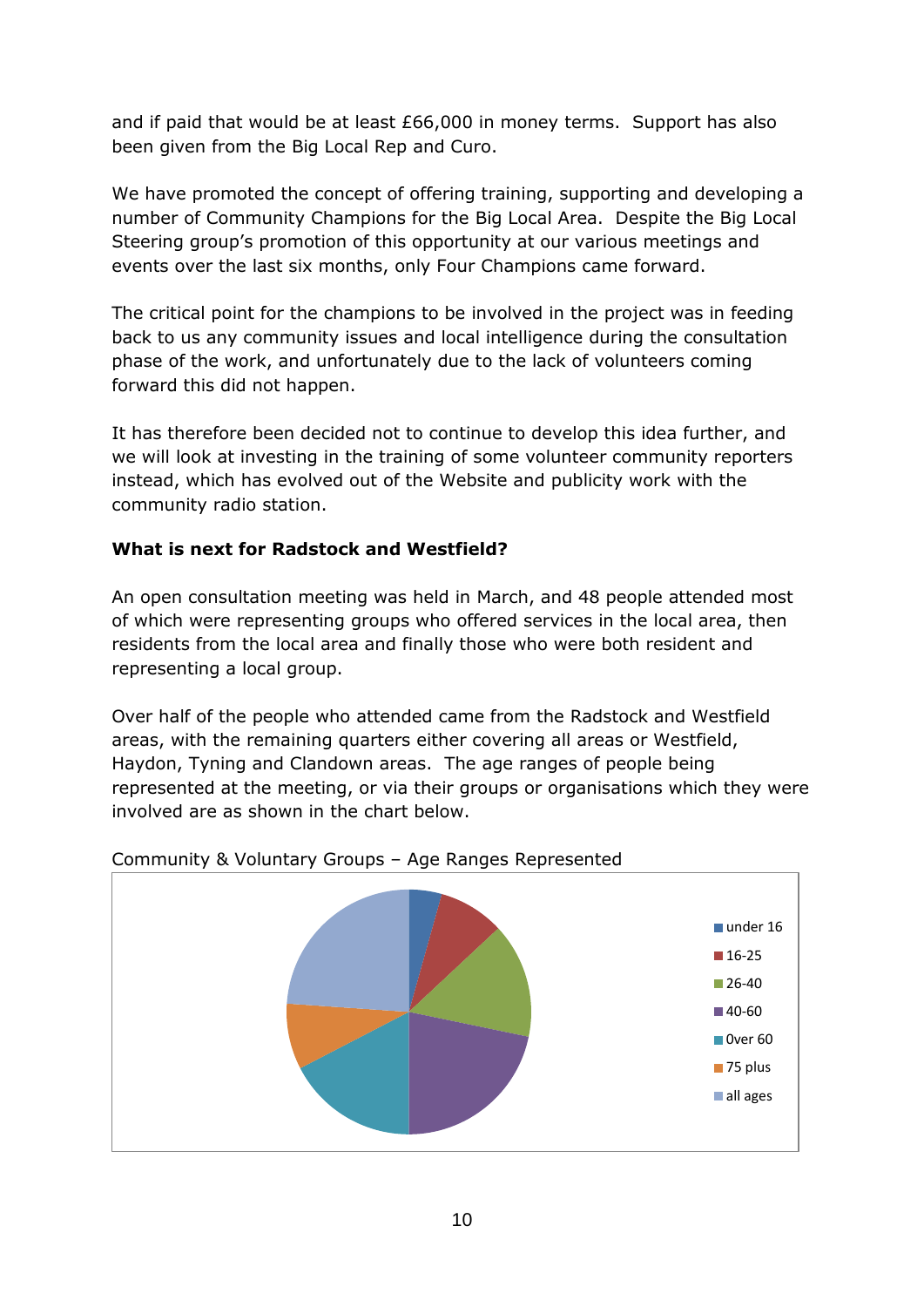From the consultation event, we were given clear messages with regard to what the groups felt were key issues which the steering group needed to listen to and these suggestions were listed up on post it notes and then grouped as part of the evaluation and findings. Here is a list of the most popular suggestions below:

- Be fair with the funding so that it is allocated to benefit all the areas
- Improve Community facilities
- Improved transport
- Projects for children and young people
- Ensure good communication and consultation with people
- Better retail/facilities such as a café/farmers market
- Opportunities for volunteering/volunteer centre for Radstock and Westfield
- Environmental and social projects, gardening, growing, local food production
- Cinema
- Bowling
- Neighbourhood project for visiting the elderly who might be isolated
- Have a Radstock Festival

A draft vision was also circulated at the meeting and was broadly agreed by the group.

From this information gained at this initial event, the Big Local steering group developed a paper based and downloadable community questionnaire and then undertook to consult with people in the area over a 3 month period. A calendar of events was developed and volunteers took the questionnaire to over 17 events during the 3 month period, as well as over 1,000 questionnaires being posted out to residents in the big local area, and to local businesses. In total 2,500 questionnaires were circulated and taken by residents.

There were 3 articles in the local press during the questionnaire consultation period promoting the community to fill in and return the questionnaires which were out in circulation.

A local media campaign was agreed over a three month period with local community radio station, Somer FM who constructed a series of promotional adverts using the Big Local steering group to feature in the adverts directly. The first advert was to promote the questionnaire, the second to promote the value of becoming a local community champion, and the final advert to promote becoming a member of the partnership. There were other features during that period where members of Big Local and the Chief Executive of Curo were invited to go along and they also included promotion of Big Local in their transmissions.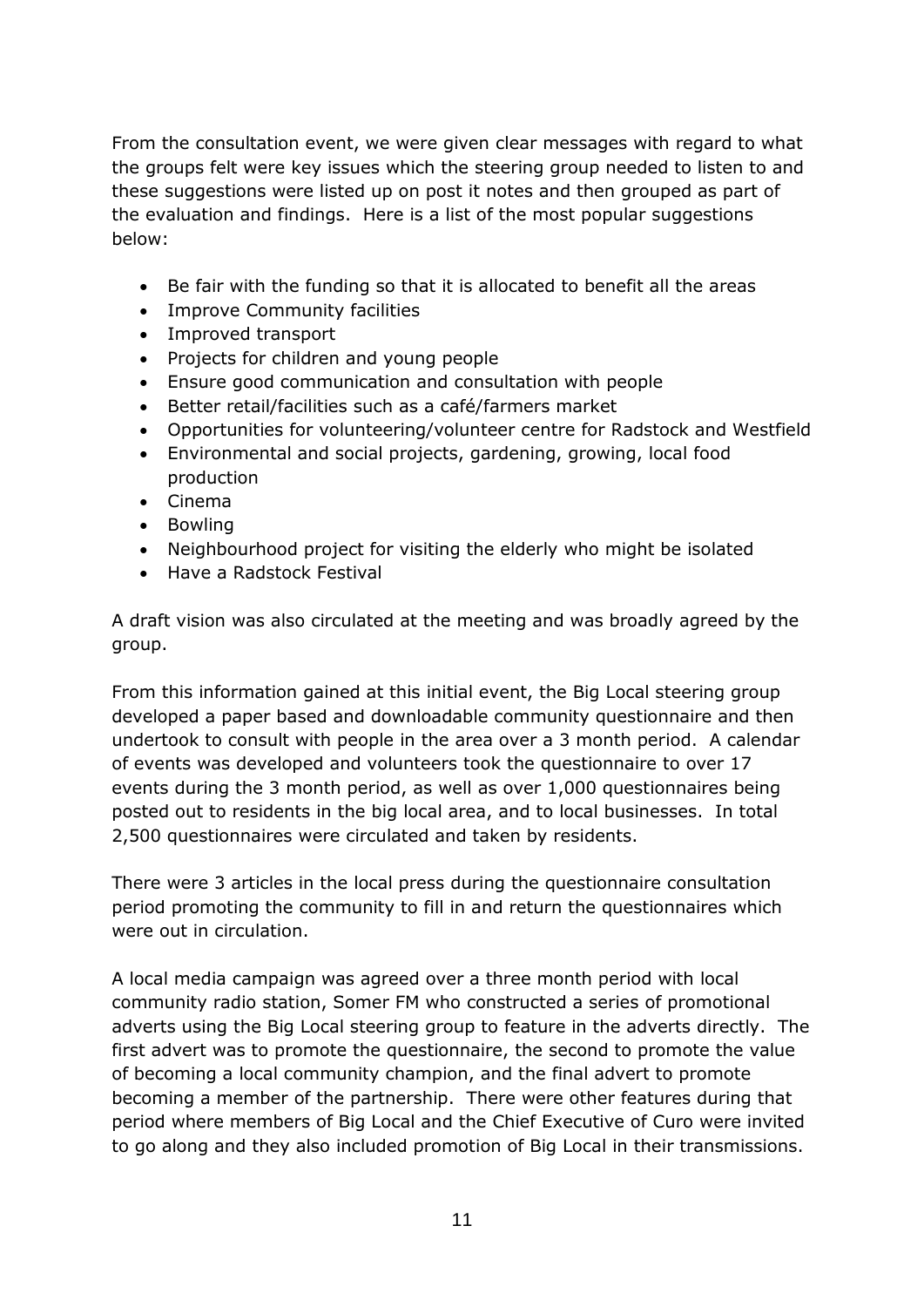Big Local was also able to take up an opportunity offered by Curo to have a visible presence at a local shop in Westfield, which was currently unoccupied. There were minor works that were required in order for us to be able to move in, and finally the shop was open in July.

Residents from the local community were invited to fill in the questionnaire and ask any questions of the programme, Some volunteers from Big Local offered to support Curo colleagues in opening up the shop every Wednesday, as well as local social enterprise "Coffee and Crumbs" opening up their pop up Café each morning so that refreshments could be offered to those residents coming in.

## **Big Local questionnaire results**

237 completed questionnaires were returned with 37 of them coming from the completion of an online questionnaire. 66% of the respondents were women, and 34% were men and the largest numbers of respondents are in the 26-40 and 40-60 age ranges.

Over 80% of people gave us their postcode, and more than 96% of these postcodes were in the Big Local area. We also received 36% of email addresses on the questionnaires and 32% of people gave us their address.

A series of open questions were asked for respondents to fill in as well as inviting people to rank certain statements in order of importance. The key findings of the questionnaire were as follows:

Facilities for children and young people were highlighted as the most important things to the community, with local and affordable transport coming second and employment and training opportunities third.

On asking people how the money should be used, and providing a list of seven options, plus an "other" option, the highest score was for improving community facilities, with opportunities for young people coming second and jobs and training a close third.

There was an opportunity for people to then add any other comments to the question about any other ideas in which the money could be used, a variety of responses were received, but there were multiple responses for young people's projects, more local activities and events for families and thirdly for a MacDonald's, cinema, bowling, or somewhere to go.

From the results of the questionnaire we can gather that the facilities for children and young people, better transport, improving community facilities, jobs and training with more activities for families are the most important issues to people in the Radstock and Westfield area.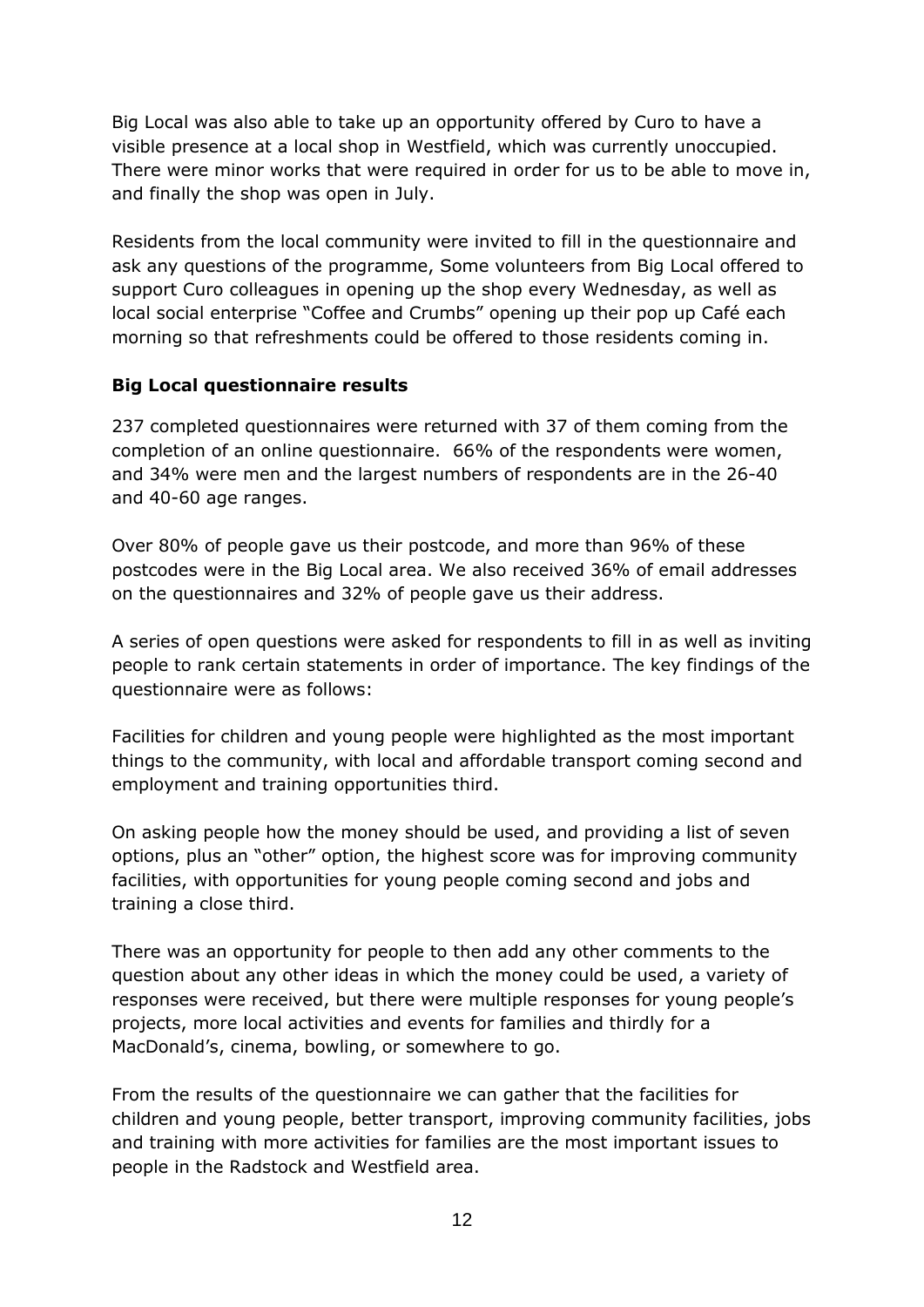A copy of the full report can be downloaded from the big local website. [www.myradstock.org.uk](http://www.myradstock.org.uk/) or [www.mywestfield.org.uk.](http://www.mywestfield.org.uk/)

# **Radstock Youth Partnership Consultation**

The Big Local steering group are grateful for this partnership to be willing to share the results of their consultation back in the spring of 2012, as they feel that the report is important to the area.

The consultation questions and approach was agreed by Children and Young People themselves. The consultation was carried out using detached, outreach and centre based approaches and 8 focus groups undertaken at local secondary school. 220 responses were received during the consultation period and the analysis was completed using survey monkey. The results of this consultation were published in May 2012 and here are the key findings from the report:

37.1% of the respondents were boys and 62.9% were girls. The largest number of respondents was in the 12-15 age range which equates to 72.3% of the 220 C&YP who responded. 8.6% were under 12 and 16.2% were aged 16-17, finally there were 2.9% who were aged over 18 years.

Key issues of concern for Children and Young People (C&YP) were reported as the following:

## **Transport**

The cost of transport was listed as a concern and that activities are too far away to access without transport. Transport issues were more important to young women than young men.

#### **Feeling unsafe**

A large proportion of C&YP, 71.2%, sometimes feel unsafe in the Radstock and surrounding areas

## **Dark areas/Bad lighting**

66% of C&YP reported that they were particularly concerned about dark areas and bad lighting in the local area and over 34% of them avoided going out after dark. Over 88% of females go out with someone else rather than go out alone.

#### **A range of activities for us**

C&YP are keen to engage with a variety of activities, and the variety and range of activities vary dependant on their ages, which does enable activities to